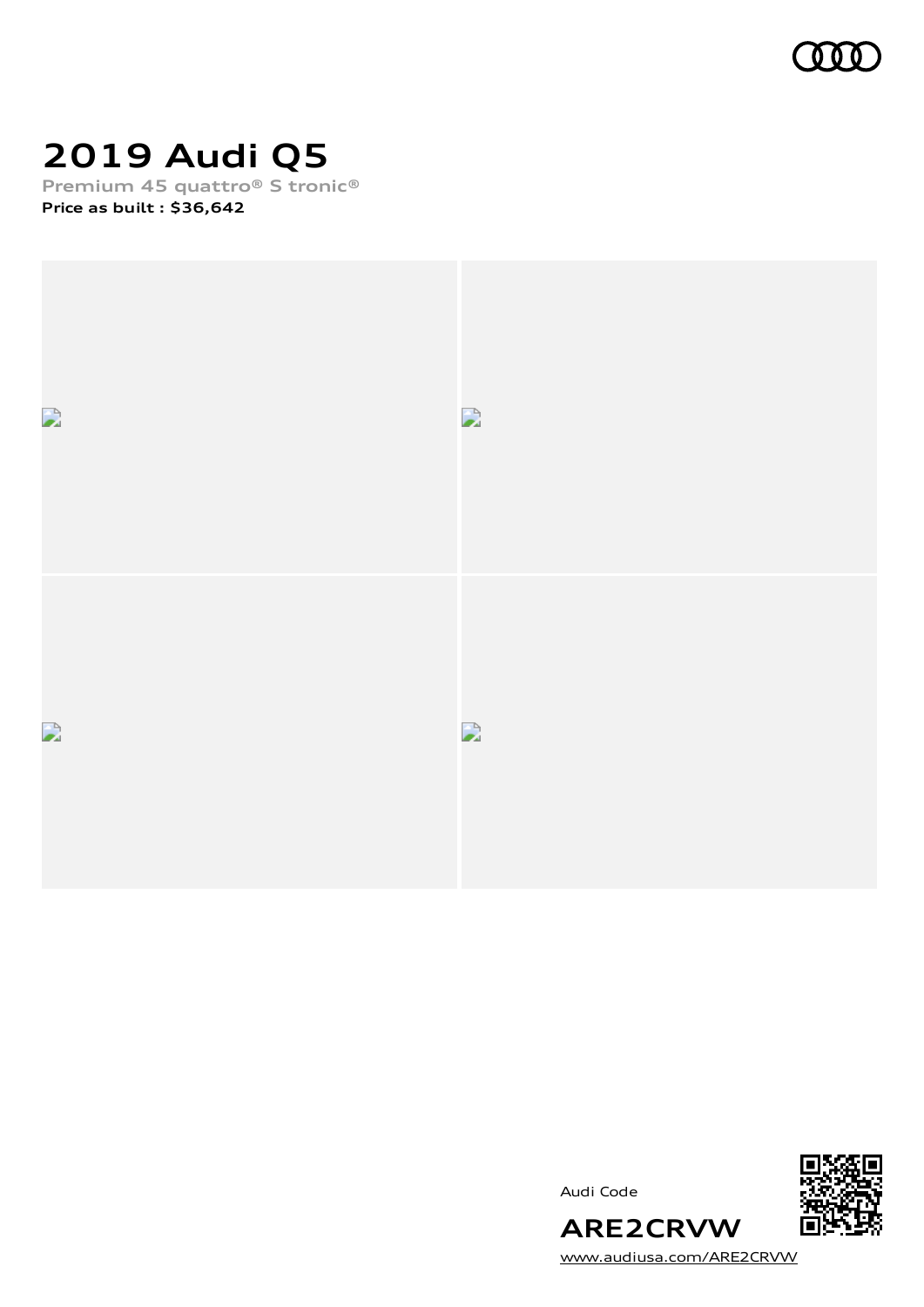### **Summary**

**Audi 2019 Audi Q5** Premium 45 quattro® S tronic®

**Price as buil[t](#page-10-0)** \$36,642

### **Exterior colour**

Brilliant Black

### $\overline{\phantom{a}}$

#### **Further Information**

|                 | N٥           |
|-----------------|--------------|
| Mileage         | 14,864 miles |
| Type of vehicle | Used car     |

**Warranty**

#### **Interior colour**

| Seats     | Black |
|-----------|-------|
| Dashboard | Black |
| Carpet    | Black |
| Headliner | Gray  |

#### **Audi Code** ARE2CRVW

**Your configuration on www.audiusa.com** [www.audiusa.com/ARE2CRVW](https://www.audiusa.com/ARE2CRVW)

**Commission number** 870421c80a0e09af5ee7

### **Technical Specifications**

| Engine type                  | 2.0-liter four-cylinder                       |
|------------------------------|-----------------------------------------------|
| stroke                       | Displacement/Bore and 1,984/82.5 x 92.8 cc/mm |
| Torque                       | 273 @ 1,600 - 4,500 lb-ft@rpm                 |
| Top track speed              | 130 mph mph $1$                               |
| Acceleration (0 - 60<br>mph) | 5.9 seconds seconds                           |
| Recommended fuel             | Premium                                       |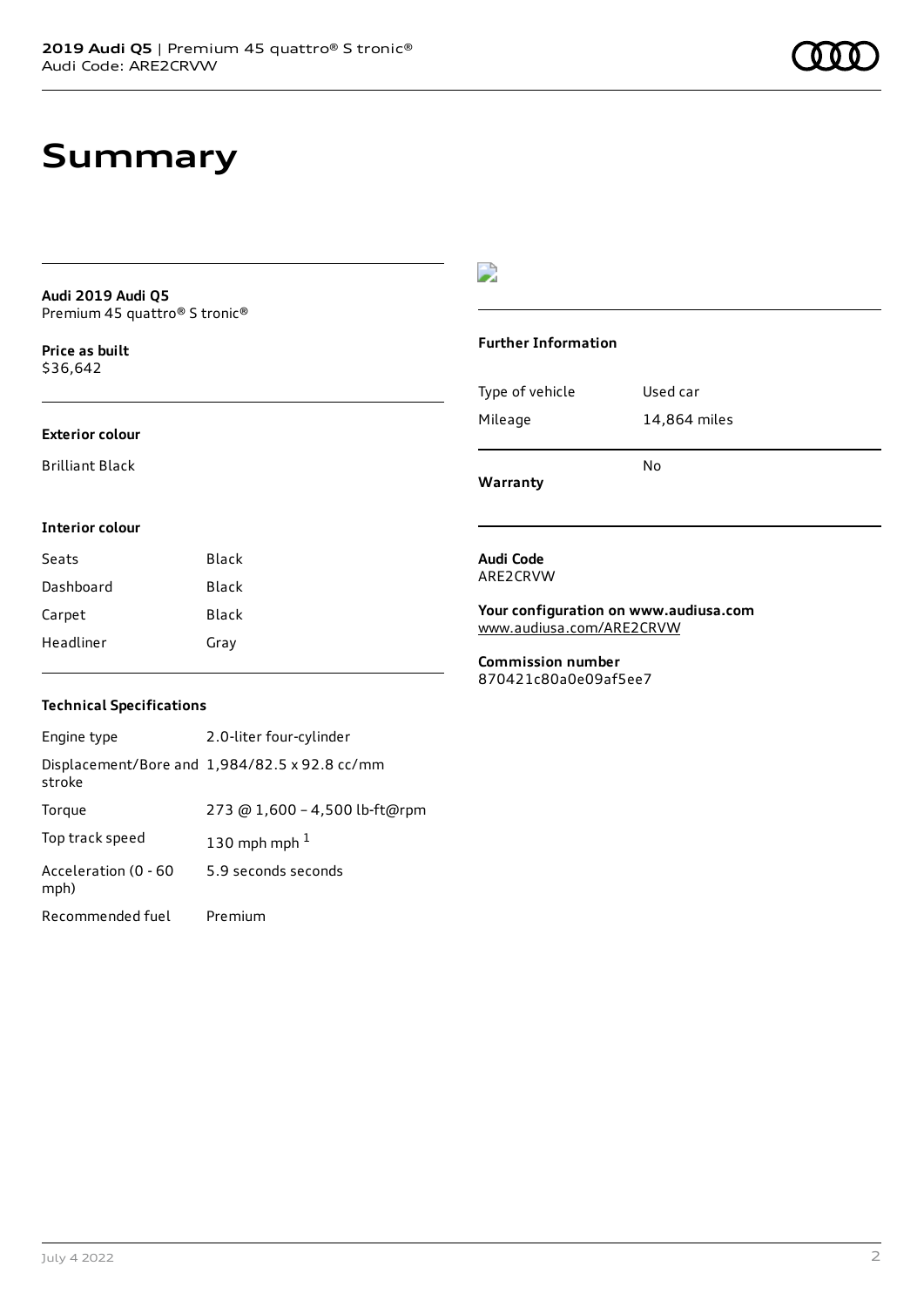# **Equipment**

Brilliant Black

High-gloss Gray Oak Wood inlays

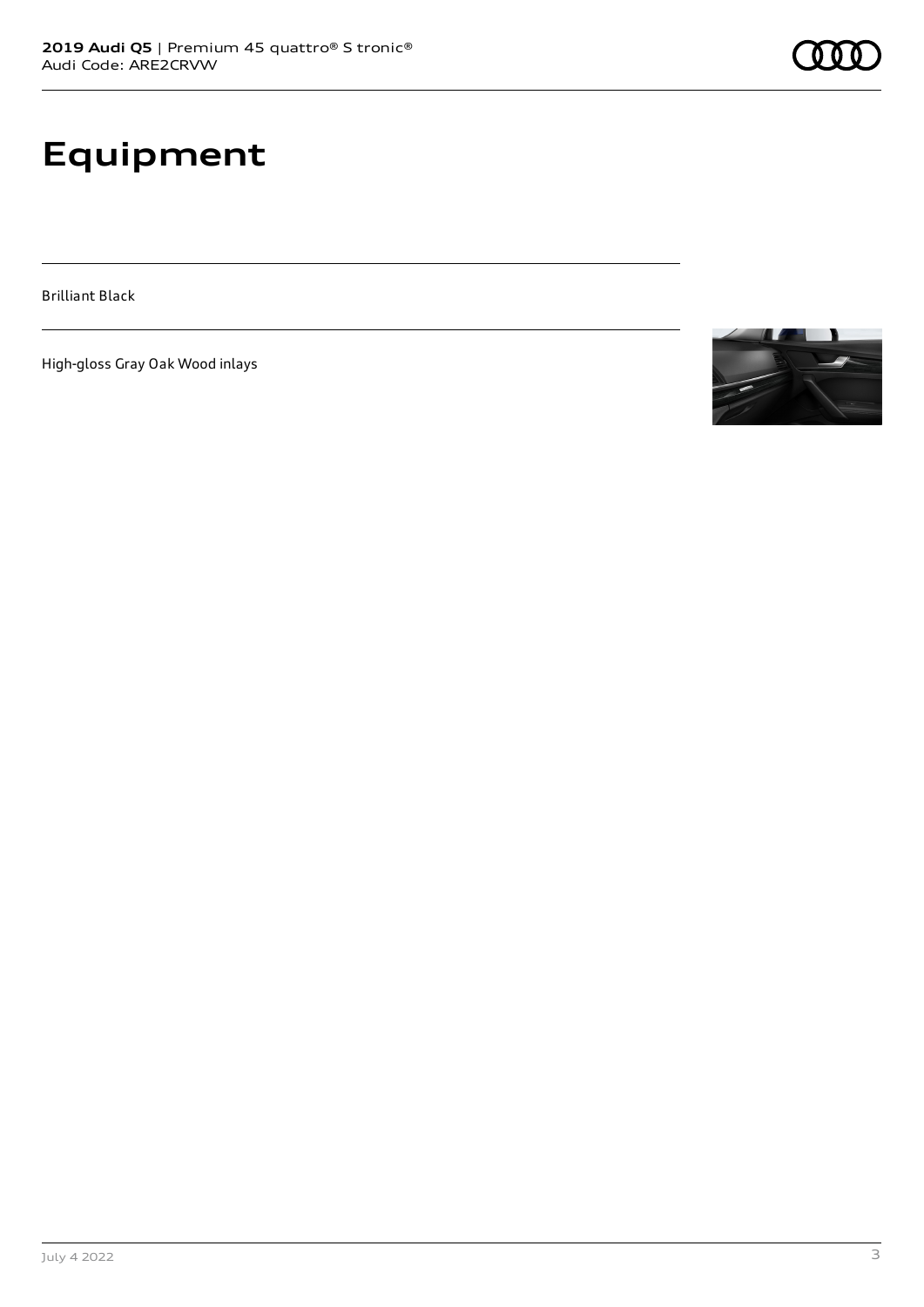| HX <sub>2</sub> | 18" 235/60 all-season tires                              |
|-----------------|----------------------------------------------------------|
| <b>3S1</b>      | Aluminum roof rails                                      |
| 5]1             | Adaptive rear spoiler                                    |
| 8IH             | Xenon plus headlights with LED daytime<br>running lights |
| 8SP             | LED taillights with dynamic turn signals                 |
| VW1             | Rear privacy glass                                       |
| 47B             | Aluminum trim around exterior windows                    |
| 40R             | 18" 5-double-spoke-dynamic design wheels                 |
| 1D8             | Provision for towing bracket                             |
| 6XD             | Power-adjustable heated exterior side<br>mirrors         |
| 1S1             | Car jack                                                 |
| 1 B A           | Dynamic suspension system                                |

### **Interior**

| QE1             | Storage package                                                |
|-----------------|----------------------------------------------------------------|
| 4M3             | Four beverage holders                                          |
| 7M <sub>0</sub> | Plastic door sill inlays                                       |
| 6N)             | Cloth headliner                                                |
| 9AQ             | Three-zone automatic climate control                           |
| 4L7             | Auto-dimming interior rear view mirror with<br>digital compass |
| 001             | LED interior lighting package                                  |
| 1 XW            | Three-spoke multifunction steering wheel                       |
| 7F9             | Leather-wrapped gear selector                                  |
| 4E7             | Power tailgate                                                 |
|                 |                                                                |

### **Interior**

| 5XF | Driver and front-passenger extendable sun<br>visors with illuminated vanity mirrors |
|-----|-------------------------------------------------------------------------------------|
| 3NS | Sliding, split folding 40/20/40 rear<br>seatbacks with adjustable recline           |
| 7HA | Without extended leather package                                                    |
| N1F | Leather seating surfaces                                                            |
| 4A3 | <b>Heated front seats</b>                                                           |

### **Infotainment and Driver Assistance**

| Audi pre sense® basic and Audi pre sense®<br>city                                                         |
|-----------------------------------------------------------------------------------------------------------|
| Audi drive select                                                                                         |
| Audi connect CARE assistance and security<br>services                                                     |
| Audi pre sense <sup>®</sup> basic                                                                         |
| Audi smartphone interface including Apple<br>CarPlay™ and Google™ Android Auto™ for<br>compatible devices |
| Rear view camera                                                                                          |
| Audi sound system                                                                                         |
| Color driver information system                                                                           |
| Connectivity package                                                                                      |
| MMI <sup>®</sup> radio                                                                                    |
| BLUETOOTH <sup>®</sup> wireless technology<br>preparation for compatible devices                          |
|                                                                                                           |

### **Safety and Security**

| 7K6  | Tire-pressure monitoring system                                  |
|------|------------------------------------------------------------------|
| 4X3. | Front thorax side airbags and Sideguard®<br>head curtain airbags |

### **(1/2)**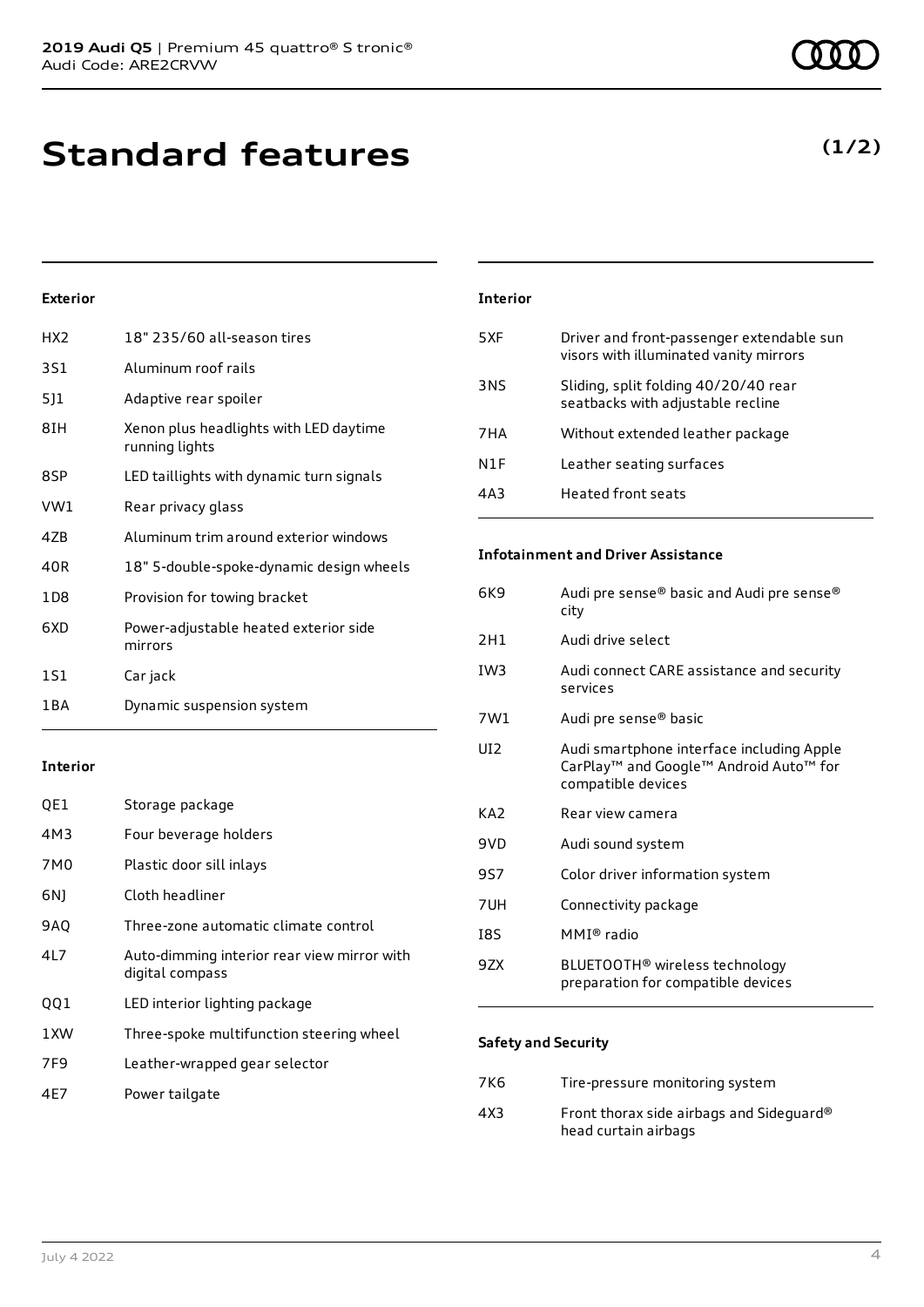# **Standard features**

### **Safety and Security**

| 418 | Remote keyless entry with push-button start                     |
|-----|-----------------------------------------------------------------|
| 3B7 | Lower Anchors and Tethers for Children<br>(LATCH) in rear seats |
| 4UB | Driver and front passenger airbags                              |
| UH1 | Electromechanical parking brake                                 |
| 8T2 | Cruise control with coast, resume and<br>accelerate features    |
| VC2 | Garage door opener (HomeLink®)                                  |
| 4H5 | Electronic child locks                                          |
| OZ7 | Electromechanical power steering                                |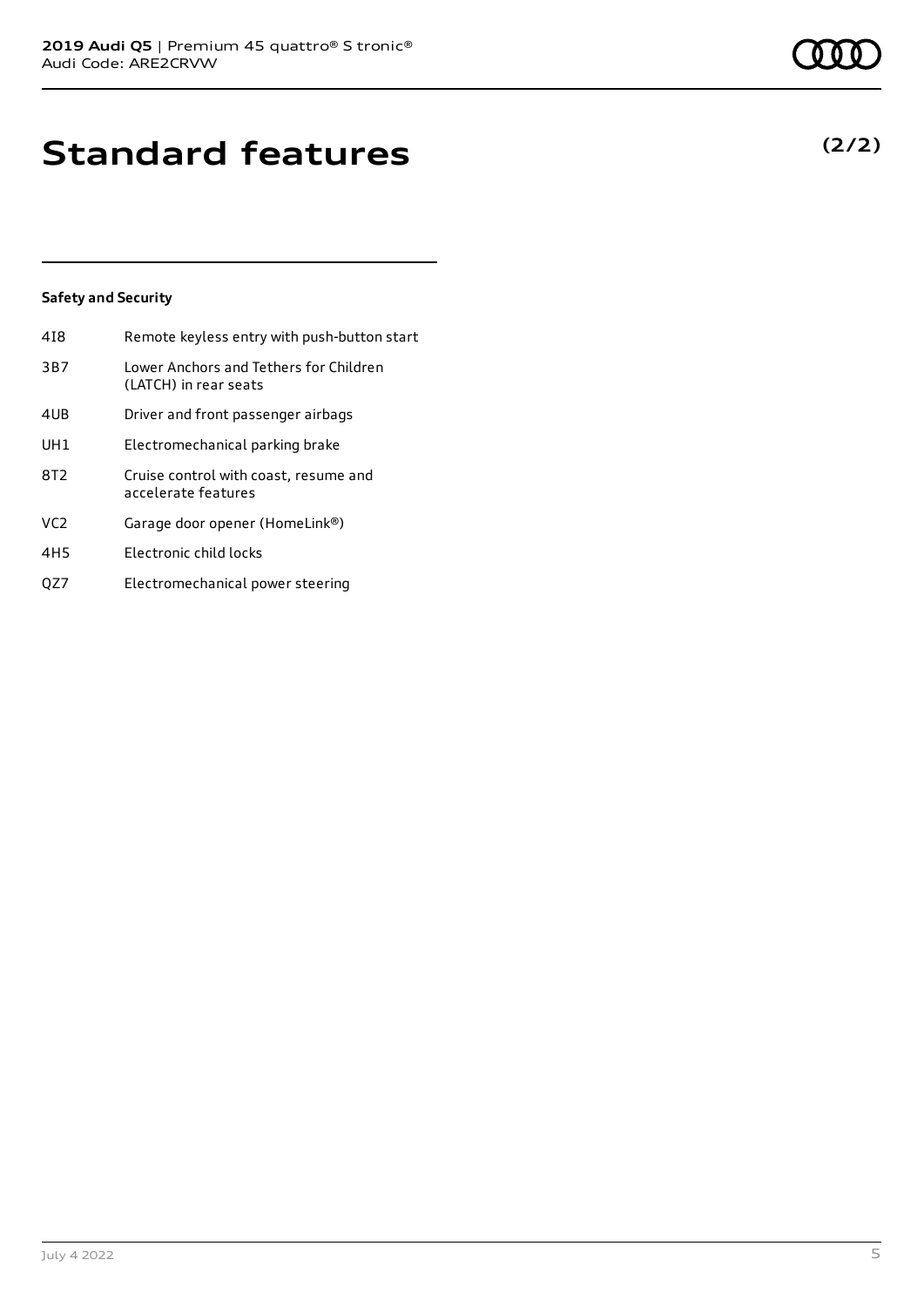# **Dealer remarks**

\*Audi Fletcher Jones does not reserve or hold advertised vehicles, all are subject to prior sale on <sup>a</sup> first come first serve basis. Customer must take delivery of the vehicle and execute all California required documentation at Audi Fletcher Jones. We reserve the right to revise price, equipment, mileage, and certification status as <sup>a</sup> result of changing market conditions, manufacturer/distributor notices including recall notices, or error. As <sup>a</sup> result of the COVID pandemic and related supply chain issues the manufacturer may not have produced this vehicle with all of the standard or optional equipment normally available. Please carefully review the vehicle window sticker as certain equipment may be deleted and <sup>a</sup> credit provided by the manufacturer. All vehicle pricing expires upon close of business the same day.

This Audi includes:

- HIGH GLOSS GRAY OAK WOOD INLAYS
	- Woodgrain Interior Trim
- **.** AUDI BEAM-RINGS

\*Note - For third party subscriptions or services, please contact the dealer for more information.\*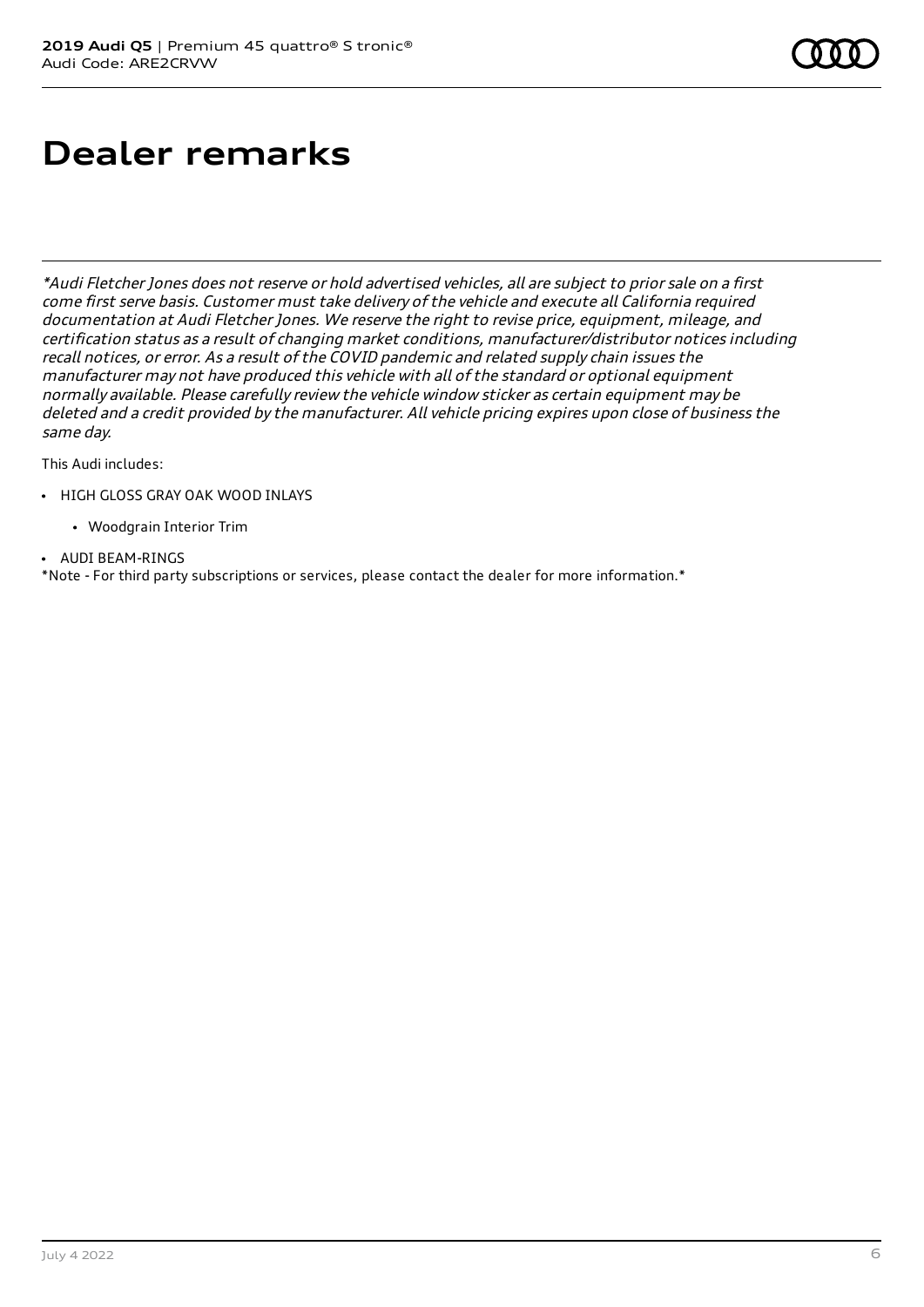### **Technical Specifications**

### **Engineering | Performance**

| Engine type                                 | 2.0-liter four-cylinder                       |
|---------------------------------------------|-----------------------------------------------|
| Power Level                                 | 45                                            |
| Horsepower                                  | 248 @ 5,000 - 6,000 @ rpm                     |
| Towing capacity                             | 4,400-lb maximum towing capacity<br>lb        |
| Torque                                      | 273 @ 1,600 - 4,500 lb-ft@rpm                 |
| Valvetrain                                  | 16-valve DOHC with Audi valvelift<br>system   |
| Acceleration (0 - 60<br>mph)                | 5.9 seconds seconds                           |
| Engine block                                | Cast-iron                                     |
| Induction/fuel injection Turbocharged/TFSI® |                                               |
| Cylinder head                               | Aluminum-alloy                                |
| stroke                                      | Displacement/Bore and 1,984/82.5 x 92.8 cc/mm |
| Top track speed <sup>1</sup>                | 130 mph mph                                   |

### **Electrical system**

| Alternator | 110-150 A   |
|------------|-------------|
| Battery    | 420 A/75 Ah |

### **Transmission | Drivetrain**

| Gear ratios: 6th         | 0.508:1                                                                                                                                                   |
|--------------------------|-----------------------------------------------------------------------------------------------------------------------------------------------------------|
| Gear ratios: Final Drive | 5.302:1                                                                                                                                                   |
| Gear ratios: 7th         | 0.386:1                                                                                                                                                   |
| Gear ratios: 4th         | 1.057:1                                                                                                                                                   |
| Transmission             | Seven-speed S tronic <sup>®</sup> dual-clutch<br>automatic transmission and<br>quattro <sup>®</sup> all-wheel drive with ultra <sup>®</sup><br>technology |
| Gear ratios: 2nd         | 2.190:1                                                                                                                                                   |
| Gear ratios: 3rd         | 1.517:1                                                                                                                                                   |
| Gear ratios: Reverse     | 2.750:1                                                                                                                                                   |
| Gear ratios: 1st         | 3.188:1                                                                                                                                                   |
|                          |                                                                                                                                                           |

### **Steering**

| Steering type                              | Electromechanical power steering<br>system |  |
|--------------------------------------------|--------------------------------------------|--|
| Turning diameter, curb- 38.4 ft<br>to-curb |                                            |  |
| Steering ratio                             | 15.8:1                                     |  |
|                                            |                                            |  |
| <b>Suspension</b>                          |                                            |  |
| Front axle                                 | Five-link front suspension                 |  |
| Rear axle                                  | Five-link rear suspension                  |  |

#### **Brakes**

| Front brakes | 13.3 (ventilated disc) in |
|--------------|---------------------------|
| Rear brakes  | 13.0 (ventilated disc) in |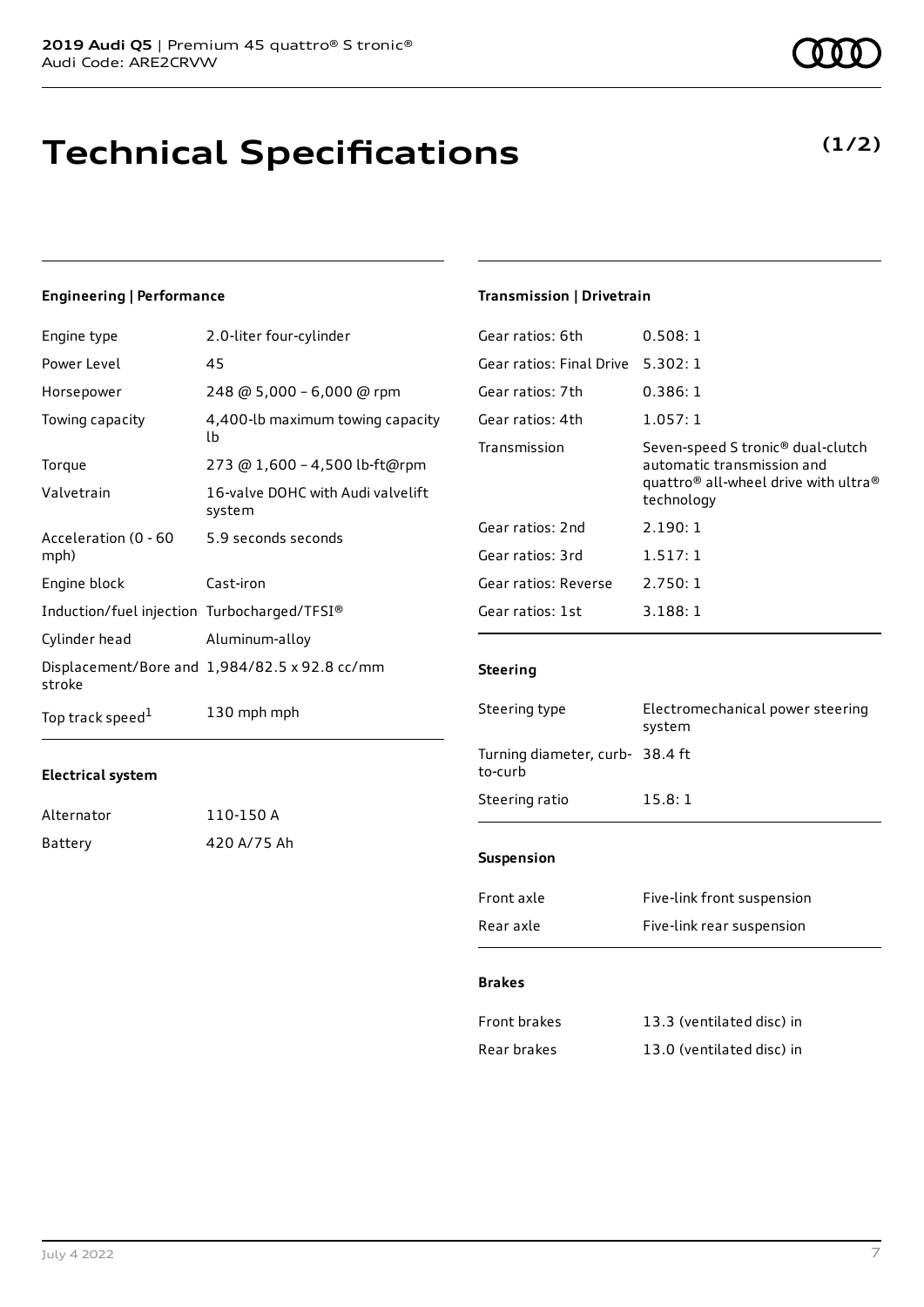### **Technical Specifications**

### Material Multi-material body construction (steel and aluminum composition)

**Warranty | Maintenance**

**Body**

| Warranty    | 4-year/50,000-mile Audi New<br>Vehicle Limited Warranty                                   |
|-------------|-------------------------------------------------------------------------------------------|
| Maintenance | 12-month/10,000-mile (whichever<br>occurs first) NO CHARGE first<br>scheduled maintenance |

### **Exterior Measurements**

| Height                           | 65.3 in  |
|----------------------------------|----------|
| Overall width without<br>mirrors | 74.5 in  |
| Length                           | 183.6 in |
| Wheelbase                        | 111.0 in |
| Drag coefficient                 | 0.32 Cw  |
| Overall width with<br>mirrors    | 84 3 in  |
| Track rear                       | 63.3 in  |
| Track front                      | 63.6 in  |
| Curb weight                      | 4,045 lb |
| Ground clearance,<br>loaded      | 8.2 in   |

### **Interior measurements**

| Seating capacity                          | 5                      |
|-------------------------------------------|------------------------|
| Shoulder room, rear                       | 56.5 in                |
| Head room with front<br>sunroof           | 40.2 in                |
| Leg room, rear                            | 37.8 in                |
| Shoulder room, front                      | 57.7 in                |
| Head room with rear<br>sunroof            | 37.7 in                |
| Head room, rear                           | 39.3 in                |
| Leg room, front                           | 41.0 in                |
| Head room, front                          | 41.7 in                |
| Cargo volume, rear<br>seatbacks up/folded | 25.1/53.1 cu ft, cu ft |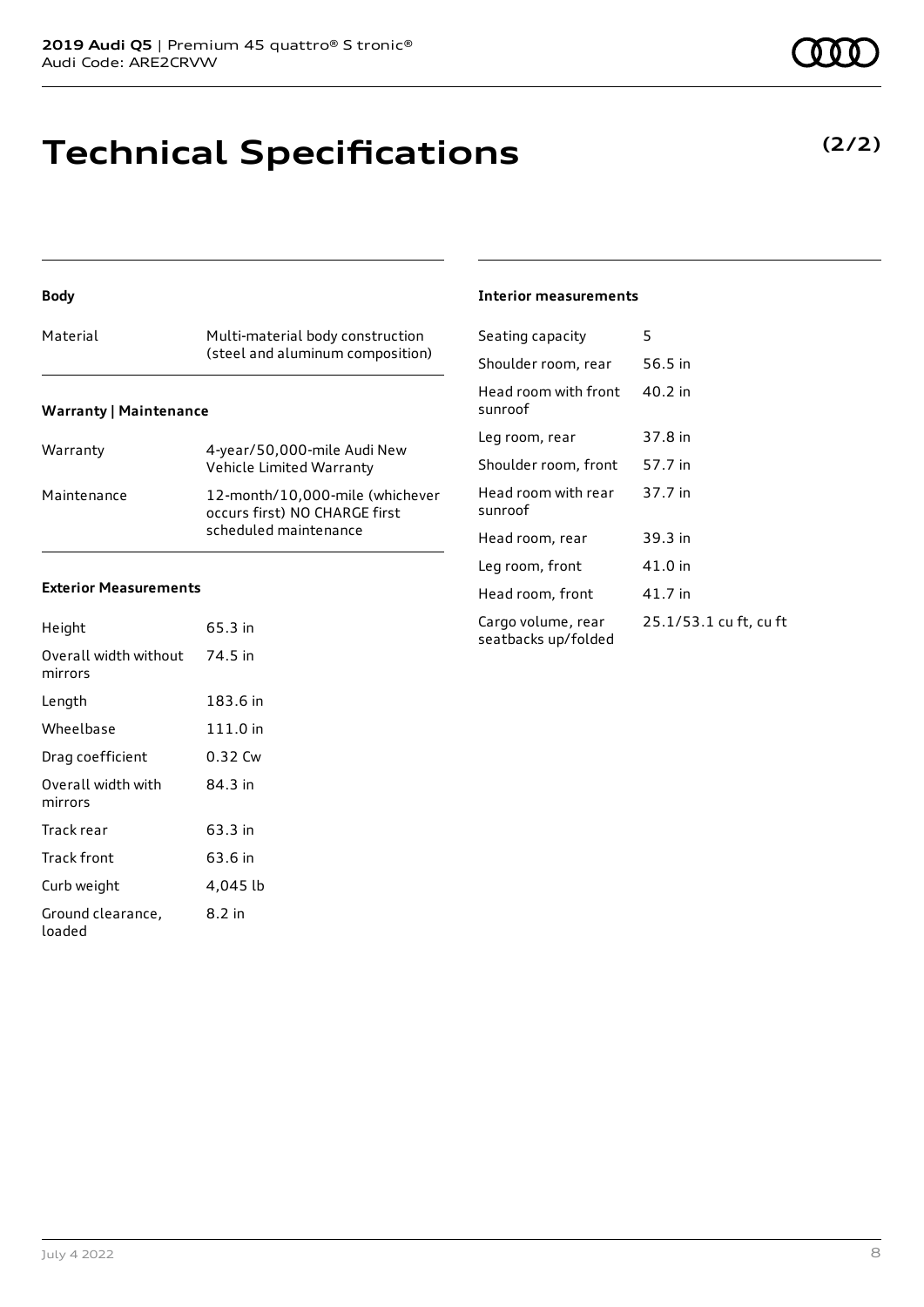### **Consumption- and emission**

**Consumption by NEDC**

combined 24 mpg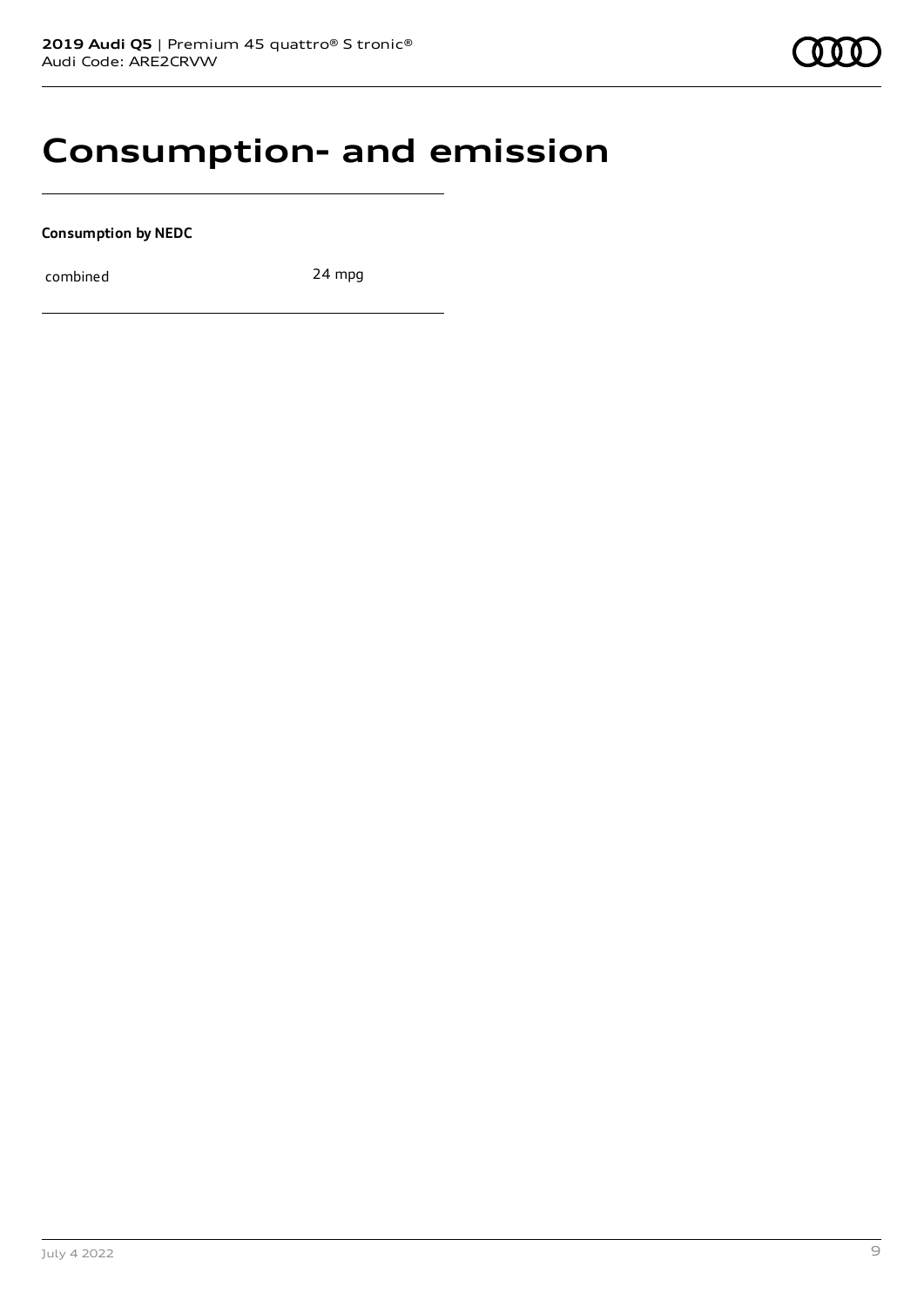

### **Contact**

Dealer **Audi Fletcher Jones**

1275 Bristol St 92626 Costa Mesa **CA** 

Phone: 9497911500 FAX: 9497911599

www: [https://www.audifletcherjones.com](https://www.audifletcherjones.com/)